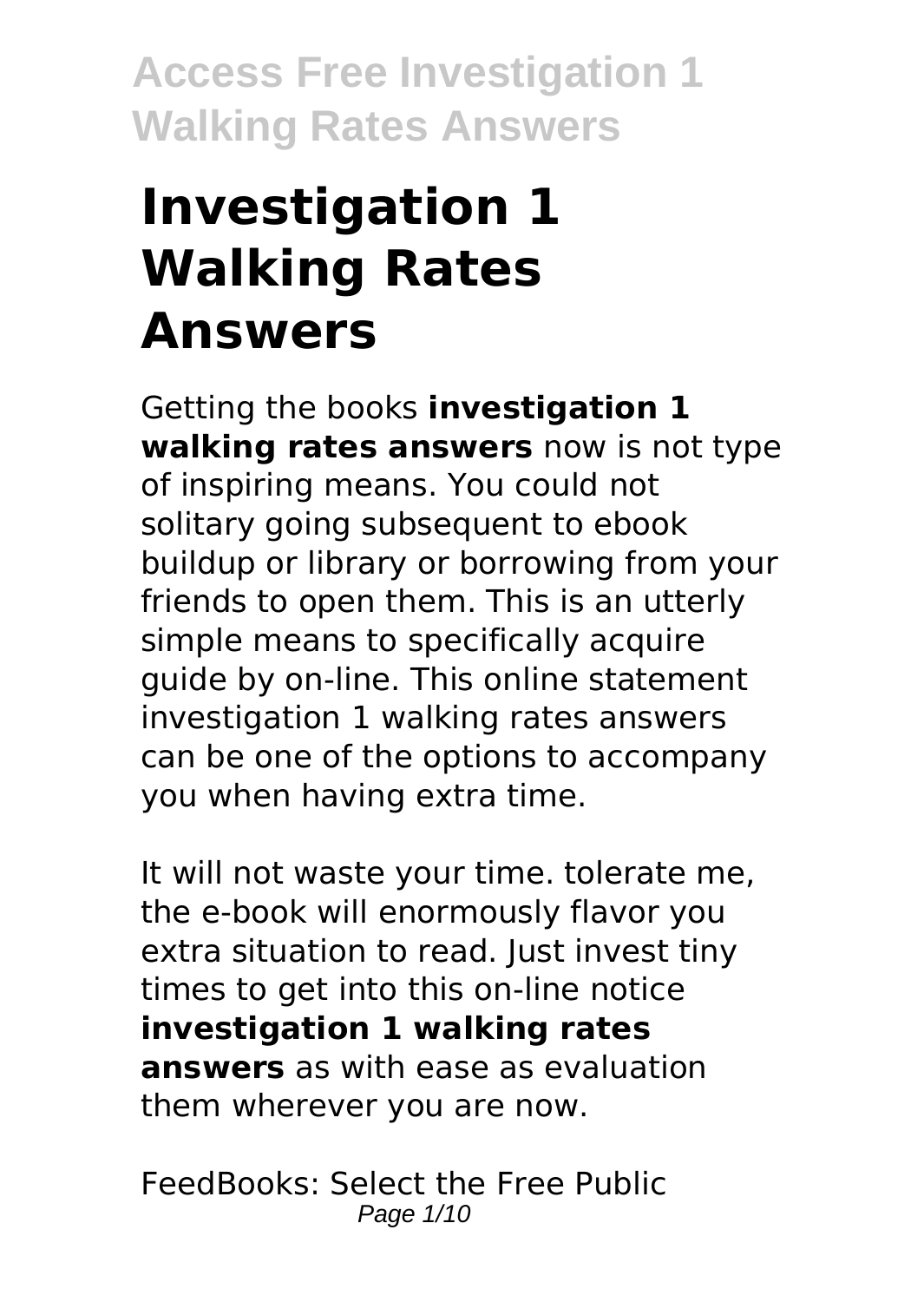Domain Books or Free Original Books categories to find free ebooks you can download in genres like drama, humorous, occult and supernatural, romance, action and adventure, short stories, and more. Bookyards: There are thousands upon thousands of free ebooks here.

#### **Investigation 1 Walking Rates Answers**

Answers | Investigation 1 Applications is 3.33333… m/ 4. 1. a. 10 3, or about 3.3 m/s (The exact answer .) b. 30 seconds c. At meters per 1 second, Hoshi walks §·  $\degree$   $\degree$  50 10 3 meters or 166 2 3 meters (approximately 167 meters) in 50 seconds.  $d. d = t$  2. Mira's: Milo's walking rate is about 2.7 m/s and Mira's is 3 m/s. 3. a. Jose:  $15 \div 3 = 5$  mph;

### **A C E Answers | Investigation 1 inetTeacher.com**

Investigation'1:'Walking'Rates'! Homework: Problem 1.4 a. a. Describe the similarities and differences in Tables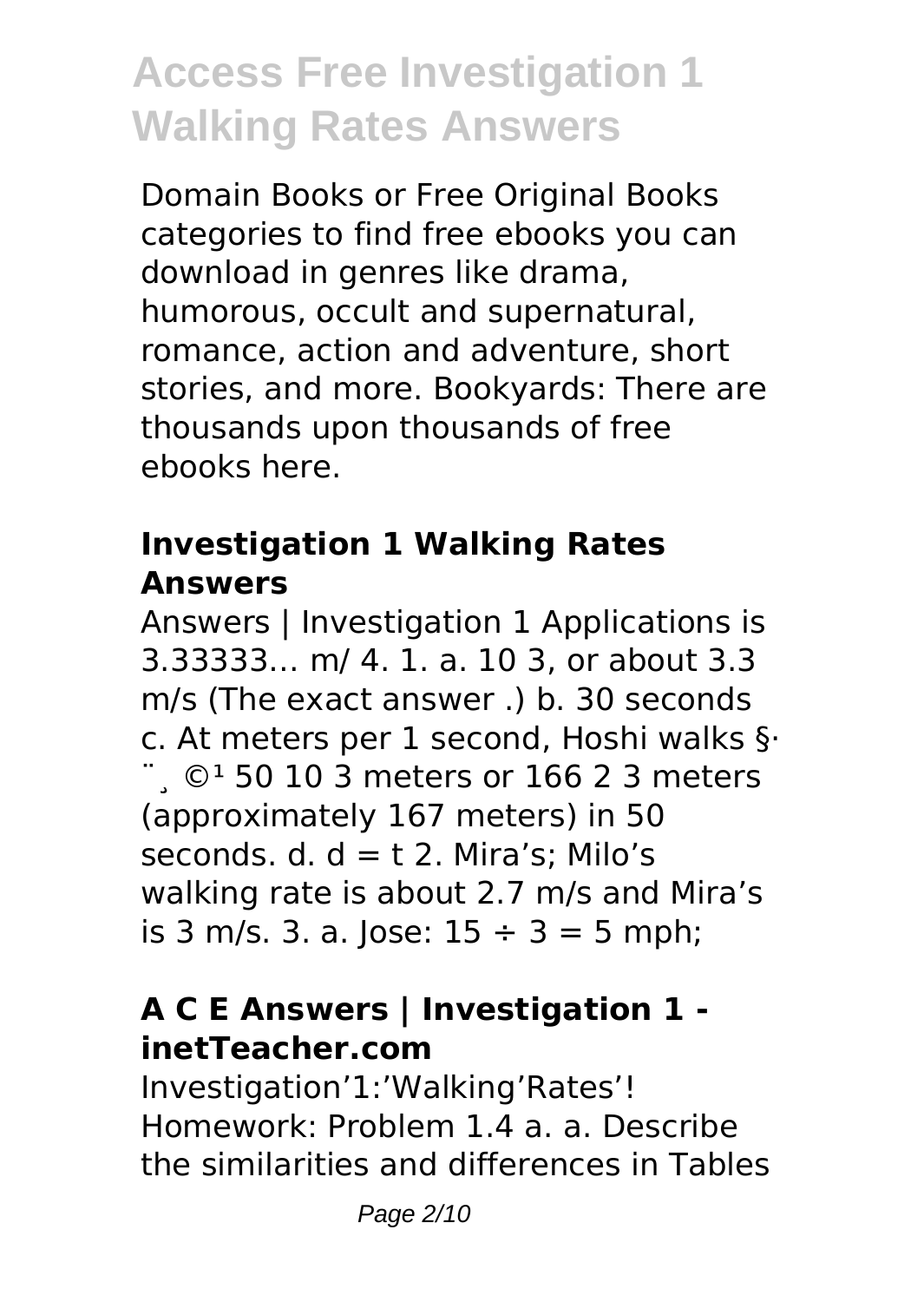1– 4. b. Explain how you can use the tables to decide if the data represent a linear relationship. c. Sketch a graph of the data in each table.Explain how you can use the tables to decide if the data represent a d.

#### **Applications Investigation'1:'Walking'Rates'**

Investigation 1: Walking Rates Problem 1.1: Walking Marathons, Finding and Using Rates. Introduce the concept of patterns of change between the independent and dependent variables for linear relationships; Problem 1.2: Walking Rates and Linear Relationships, Linear Relationships in Tables, Graphs, and Equations

#### **Moving Straight Ahead - Dirigo Math - Google Sites**

Investigation 3: Solving Equations, ACE #12 Investigation 4: Exploring Slope: Connecting Rates and Ratios, ACE #15 Investigation 1: Walking Rates ACE #4 Mike makes the following table of the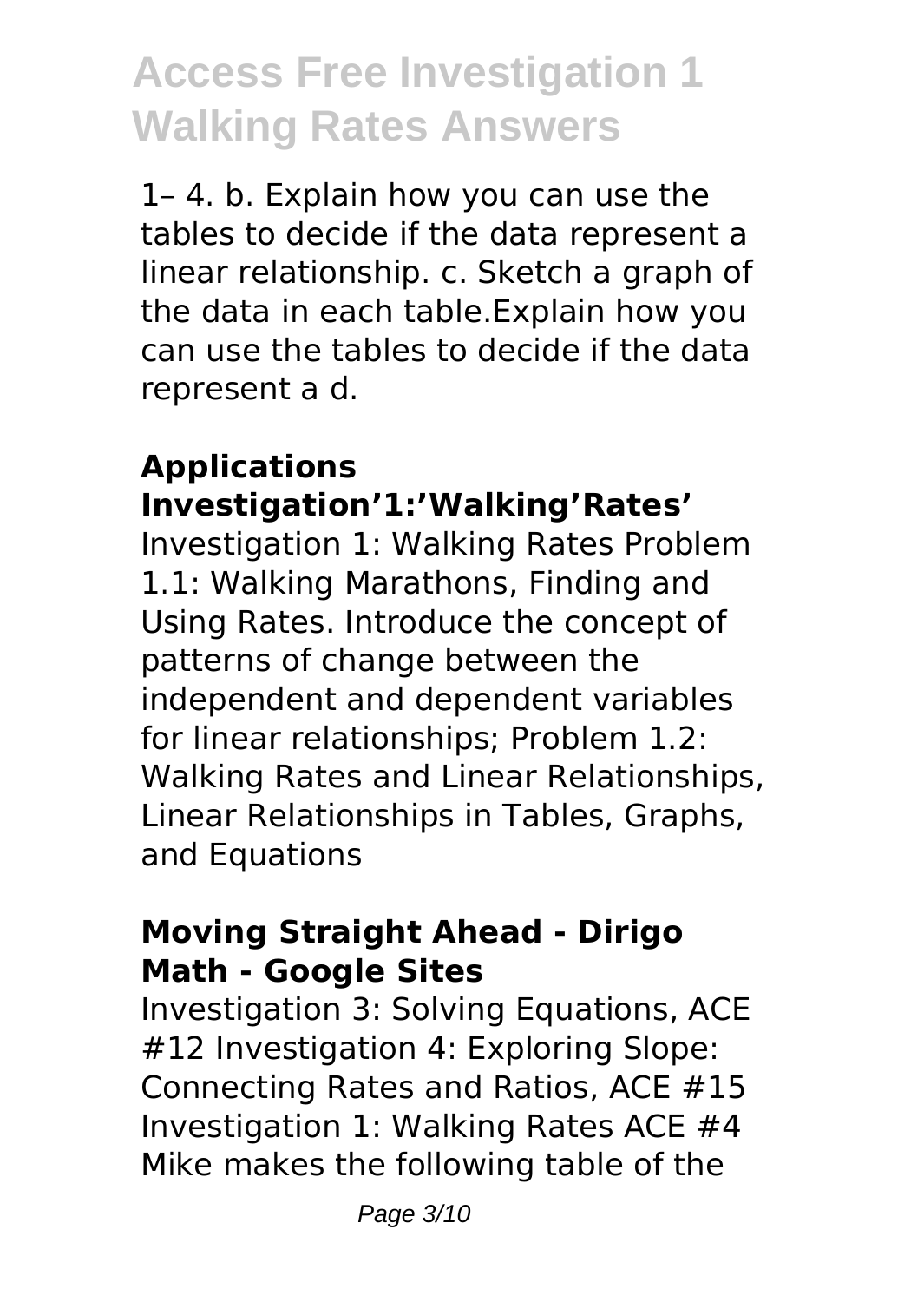distances he travels during the first day of the trip. a. Suppose Mike continues riding at this rate. Write an equation for the distance Mike travels after ...

#### **Moving Straight Ahead: Homework Examples from ACE**

Investigation 1 Check-Up 1. a. Quinn; Compare the unit rates in minutes per bracelet: Zack:  $30 \div 3 = 10$ min/bracelet: Tine:  $45 \div 5 = 9$ min/bracelet: Ernie:  $28 \div 4 = 7$ min/bracelet; Quinn:  $36 \div 6 = 6$ min/bracelet; 6 7 9 10. b. 16 bracelets; Zack can make 60 min  $\div$  10  $min/b$ racelet = 6 bracelets in 1 hour. Quinn can make

#### **CC Investigation 1 Answers to Additional Practice, Skill ...**

• rate of pay: \$15 for 1 hour Selena, Jason, Kai, Enrique, and Andre will find using ratios very helpful in solving problems while they volunteer at the local animal shelter. 8 40 6cmp10se\_Investigation\_1.qxd 1/12/11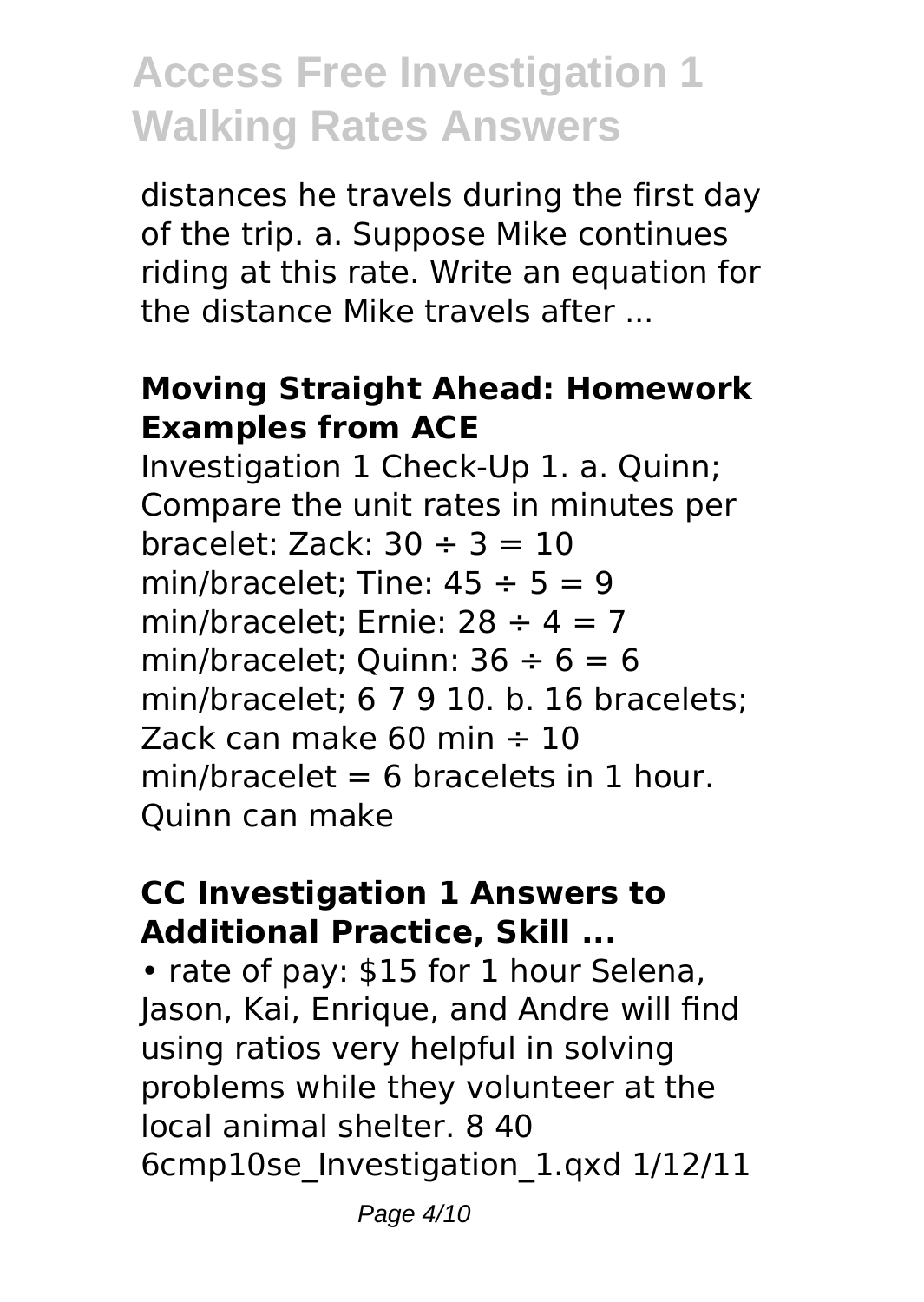### 4:12 PM Page 2

### **CC Investigation 1: Ratios and Rates - Mma Tusiak**

Enjoy the videos and music you love, upload original content, and share it all with friends, family, and the world on YouTube.

#### **Investigation #1-walking rates - YouTube**

3 Homework – MSA 1.1 – Complete and correct with Zaption 1. Hoshi walks 10 meters in 3 seconds. a. What is her walking rate? b. At this rate, how long does it take her to walk 100 meters? c. Write an equation that represents the distance d that Hoshi walks in t seconds. 2. Milo walks 40 meters in 15 seconds. Mira walks 30 meters in 10 seconds.

### **Moving Straight Ahead: Linear Relationships Investigation ...**

Whose walking rate is faster? 15 miles. ... Explain your answer. A. (10, 85) B. (0, 0) C. (3, 60.5) T =  $-5 \times t$ . The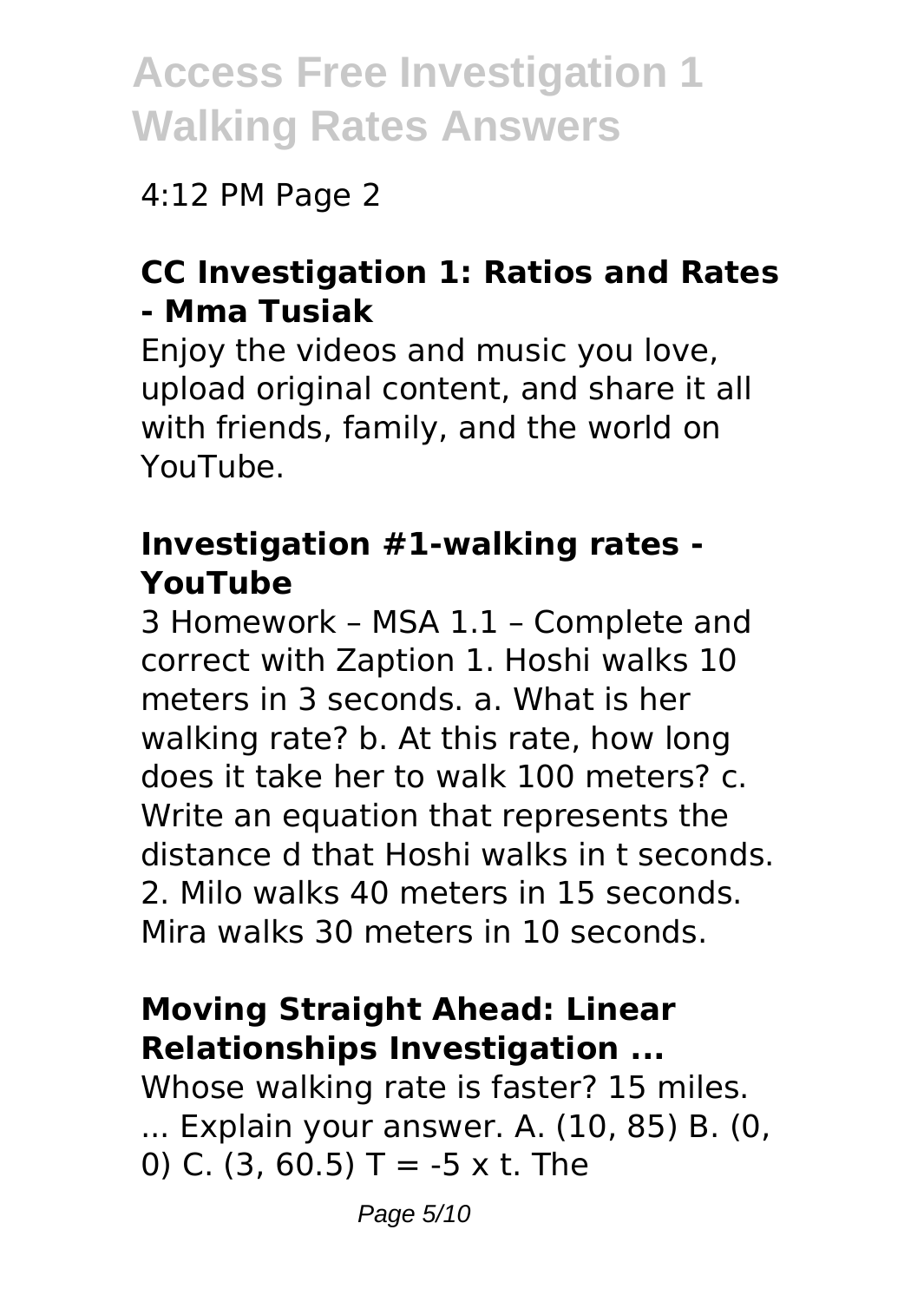temperature at the North Pole is 30°F and is expected to drop 5°F per hour for the next several hours. ... Unit 1 Investigation 1 25 Terms. Jessica\_Hernandez813. Unit 5 Investigation 2 2 Terms.

### **Unit 5 Investigation 1 Flashcards | Quizlet**

Answers | Investigation 1 Applications 1. Answers will vary. Four statementsName Lengths of Korean Students could include: The U.S. graph is the Number of Letters Frequency 4 0 5 0 6 3 7 4 8 5 9 6 10 3 11 6 6. 12 3 (See Figure 1.) 2. shortest: 6 letters; longest: 12 letters 3. The shape is uniform; there are no clusters or gaps. 4. Answers may ...

### **A C E Answers | Investigation 1 - 6th Grade Math**

1.2 Walking Rates and Linear Relationships: Linear Relationships in ... graphs, and equations of linear relations to answer questions As you work on the problems in this unit, ask yourself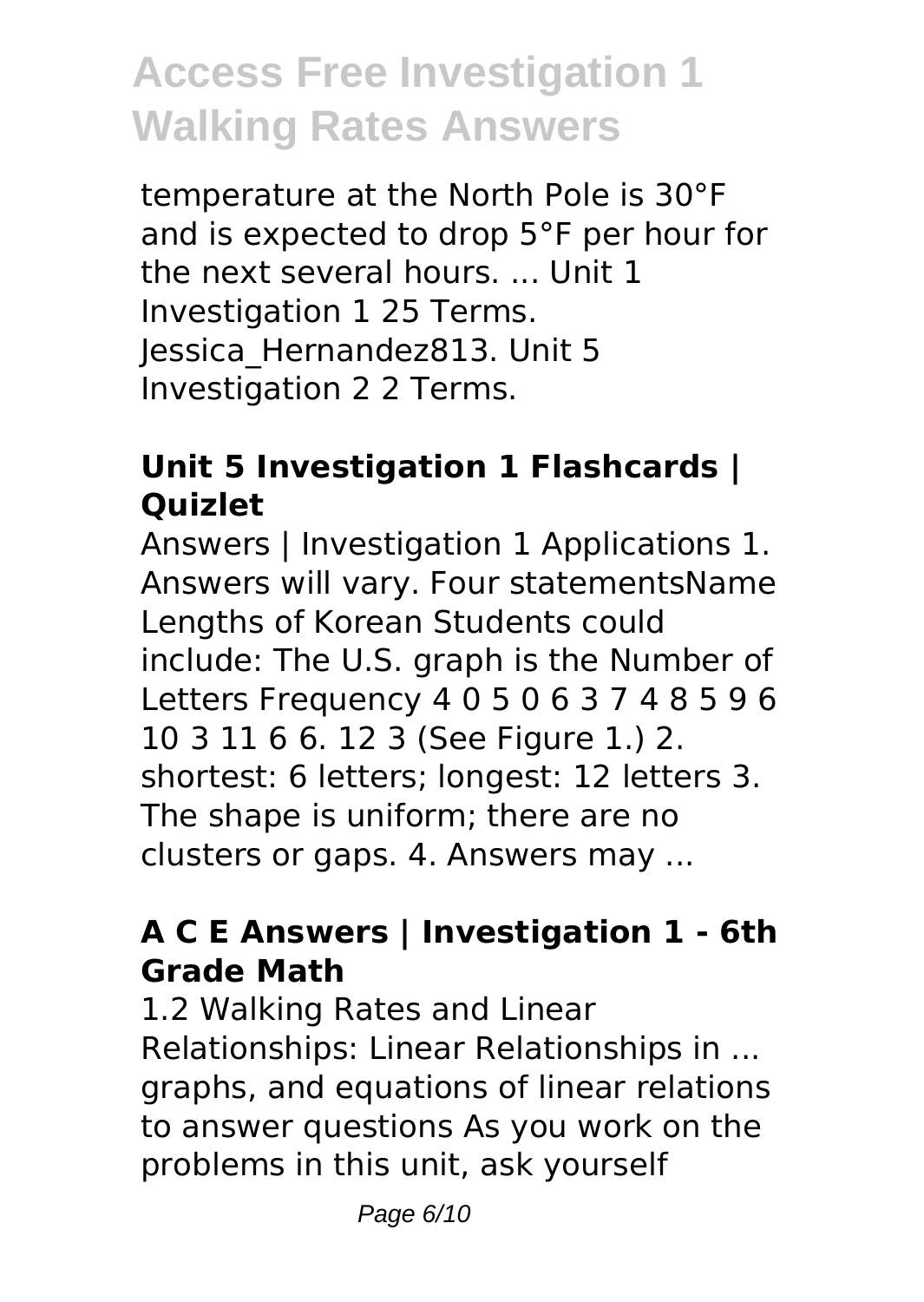questions about ... r represents walking rate  $t = 100$  r Investigation 1 Walking Rates 7 7cmp06se\_MS1.qxd 5/18/06 2:13 PM Page 7. 8 Moving Straight Ahead

### **Moving Straight Ahead**

George's Walking Rate Elizabeth's Walking Rate Billie's Walking Rate D = 2.25t D represents distance t represents time Bob's Walking Rate represents time r represents walking rate  $t = 100$  r Investigation 1 Walking Rates 7 7cmp06se\_MS1.qxd 5/18/06 2:13 PM Page 7

### **Moving'Straight'Ahead'**

6 Moving Straight Ahead Problem 1.1 1.2 Finding and Using Rates To determine your walking rate: • Line up ten meter sticks, end to end (or mark off 100 meters), in the hall of your school. • Have a partner time your walk. • Start at one end and walk the length of the ten meter sticks using your normal walking pace.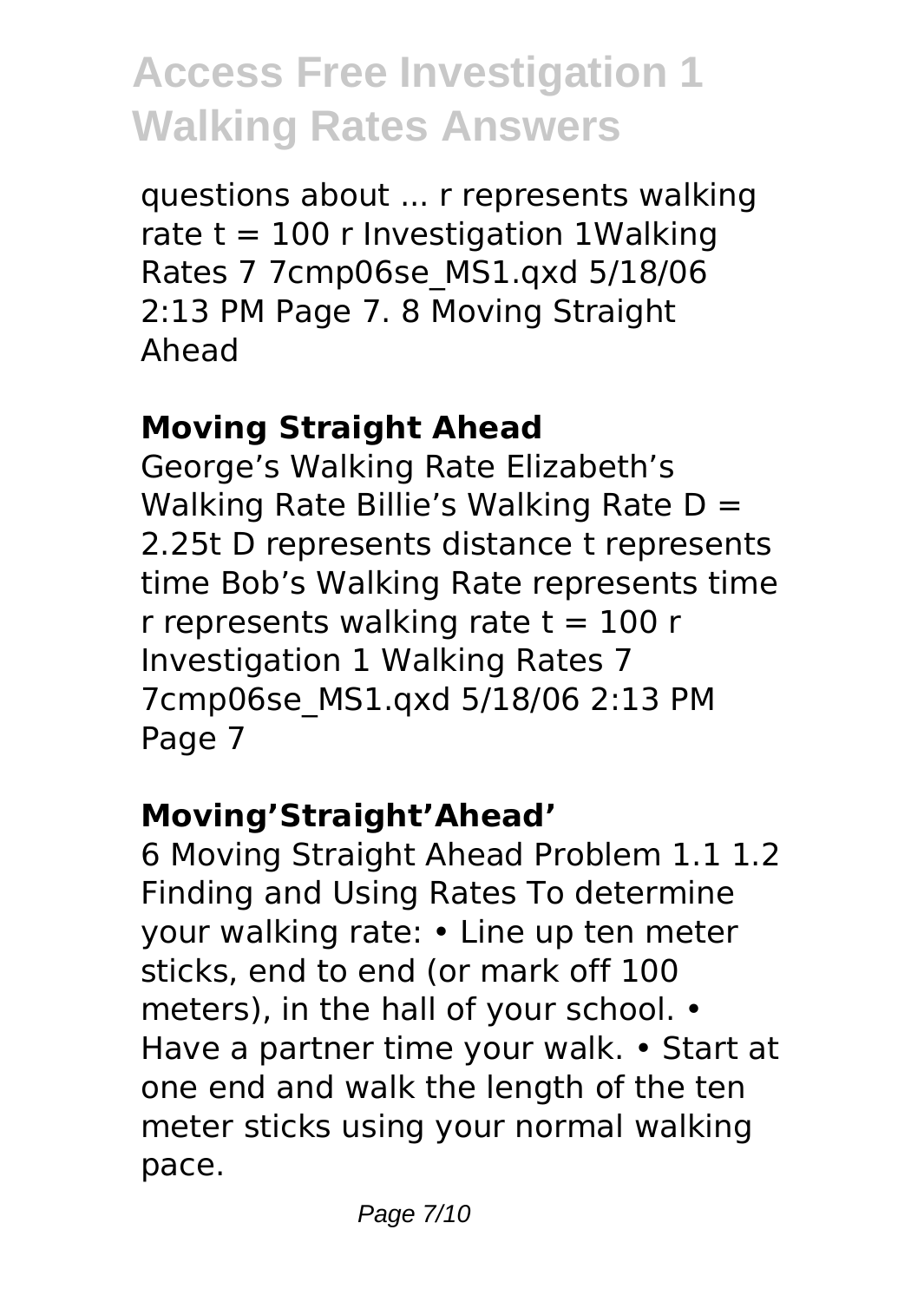### **Walking Rates - Pre-Algebra 8 and ATI**

What is her walking rate? b. ... 12 Investigation 1Walking Rates 13 7cmp06se\_MS1.qxd 5/18/06 2:14 PM Page 13. 5. The distance Alicia travels in t hours is represented by the equation d =7.5t. a. ... Check your answer to part (c) by sketching a graph of this relationship. e.

#### **Applications - Pre-Algebra 8 and ATI**

KEY - CS, CC Inv 1, Add Rates and Ratios Review Guide 2(13-14).docx View Download ... CS Investigation 1 Skills Worksheet Ratios and Fractions ...

#### **Additional Practice - Seventh Grade Math**

0 track album

#### **Direct Line: 1-855-789-2734 Moving Straight Ahead ...**

Related Rates page 1 1. An airplane is flying towards a radar station at a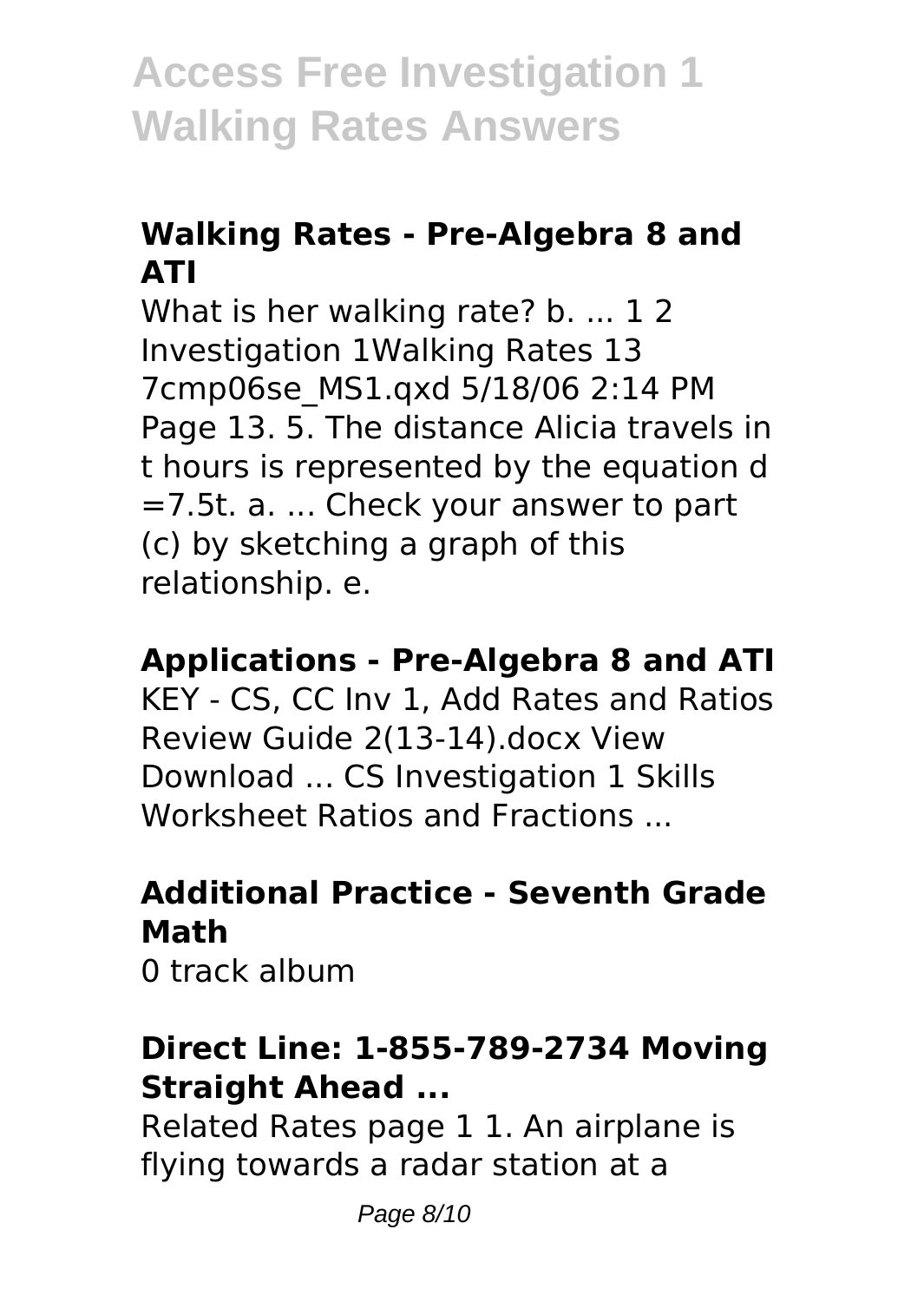constant height of 6 km above the ground. If the distance s between the airplane and the radar station is decreasing at a rate of 400 km per hour when s 10 Ian., what is the horizontal speed of the plane? 2. A light is on the ground 20 m from a building.

### **Related Rates Worksheet - University of Manitoba**

Answers | Investigation 2 Applications 90 1. a. It will take Allie 100 s or 1 min and 40 s. Since Allie's walking rate is 2 m/s, if she travels 200 m, it will take her 200  $\div$  2 = 100 s. b. Grace will reach the fountain first. Since Grace is traveling at 1.5 m/s and she has to go 90 m, it will take Grace  $\div$  1.5 = 60 s to reach the fountain,

### **Answers | Investigation 2**

I can calculate the unit rate for real life situations by breaking down the ratio (fractions) by dividing to solve the problem to find the relationship between two units. (7.RP.A.1) For example, if a